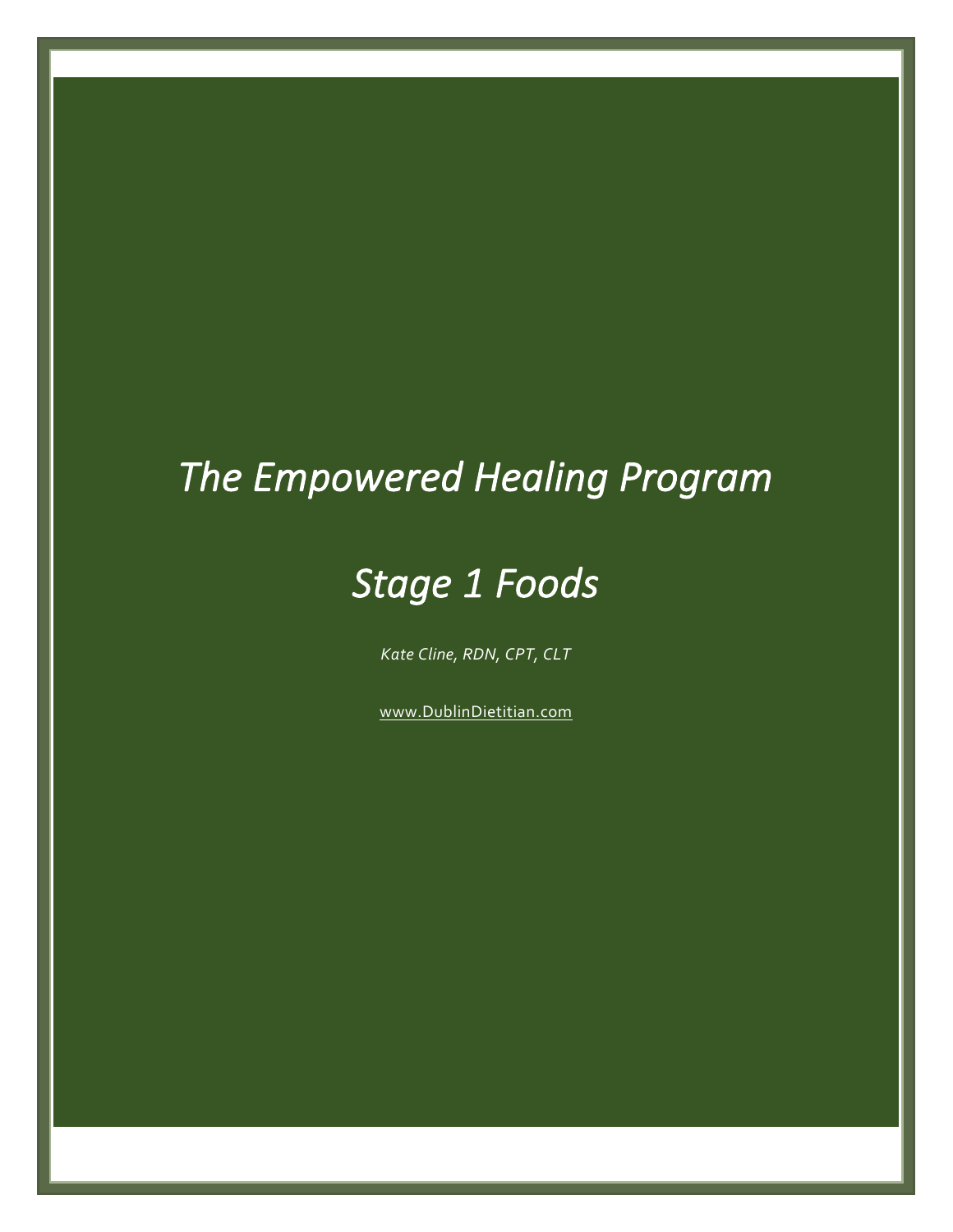### *Welcome and Disclaimers*

#### Welcome to your first step in Health! FOOD!

This is a wonderful starting "cookie cutter" list, but this is not a personalized list, so you may need to adapt it some more if you are on a restricted or therapeutic diet. It is always best to personalize with the MRT test and Personal ImmunoCalm diet protocol for the most accelerated results and one-on-one coaching, but this can be a good starting point. If you do need to restrict further for any reason (ie: a low FODMAPS diet, the Autoimmune Protocol(AIP), prefer a vegetarian or vegan style, etc.) please personalize this as needed, and reach out to your coach for additional assistance.

Also note, some people may experience a "detox" like adjustment period in switching to this diet. Common symptoms of this can include fatigue, headaches, irritability, changes in your bowel habits or GI symptoms. This is usually temporary, lasting from roughly days 3 to 5. However, if you have a medical issue such as fibromyalgia or IBS, and this food list is different than your normal eating style, it could put you in to a flair. It is recommended that you only do a full dietary switch all at once if you have professional guidance to help you through it. Otherwise, it may be better to ease onto this food list and just make small gradual changes

Always check with your doctor or medical professional first, before starting a new diet or exercise program. This list is for educational purposes only, and not a replacement for working one-on-one with a dietitian or other medical professional.

<sup>Ucstyle</sup>

©2022, Adventure Bound Fitness & Nutrition LLC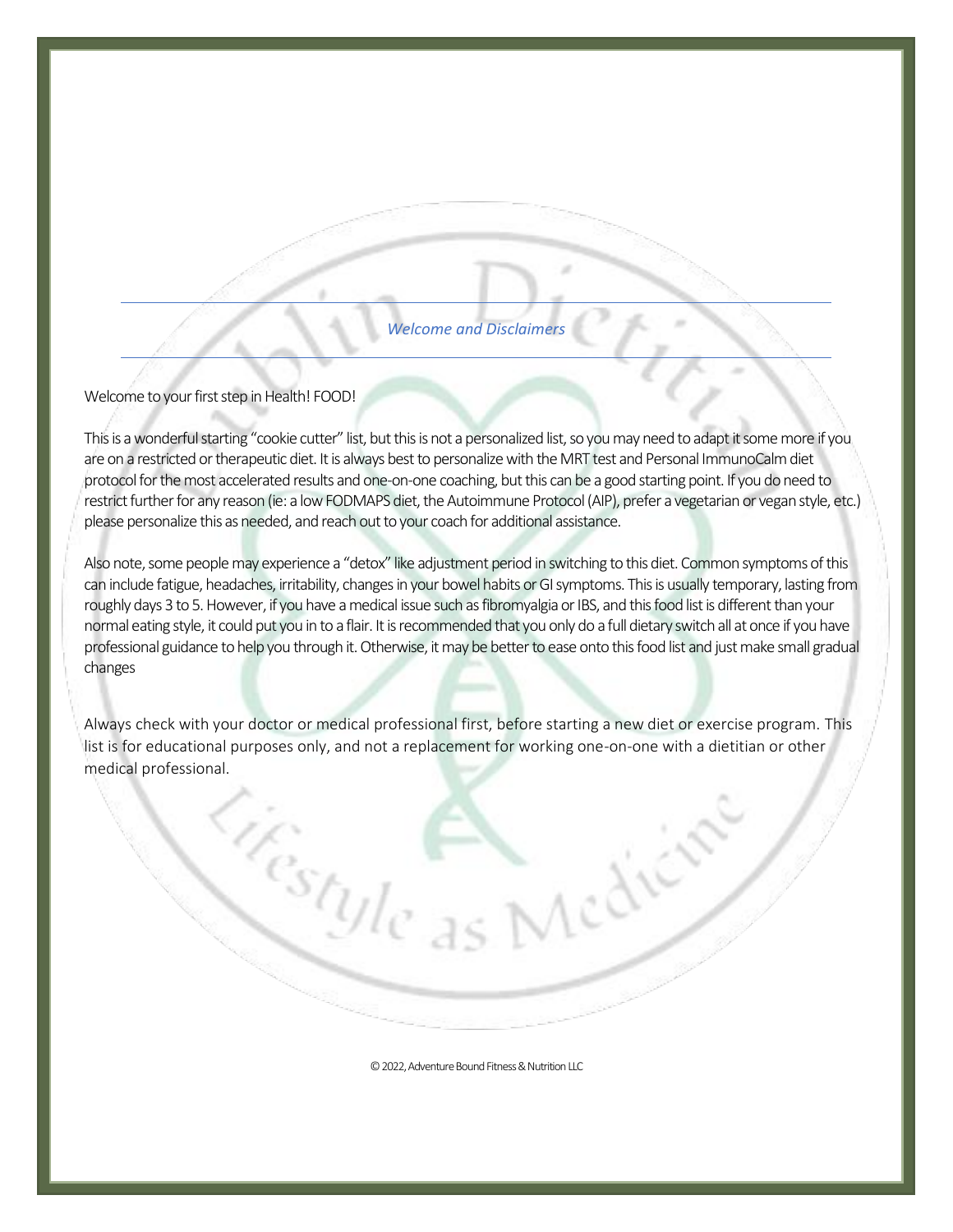# *The Empowered Healing Program Stage 1 Foods*

*Kate Cline, RDN, CPT, CLT* [www.DublinDietitian.com](http://www.dublindietitian.com/)

*Empowered Health, Stage 1: PREP*

*PART 1: CALORIES: Why we're not focusing on them for this week PART 2: QUALITY FOODS: Which foods are allowed? The food lists PART 3: QUANTITY FOODS: How much can you eat? Estimating Portions PART 4: LET'S EAT! Recipes*

Ready to be EMPOWERED? Let's get started!

### *PART 1: CALORIES*

In short, Calories are energy. They are fuel for your body. You need a certain amount, but not too much. Too much tends to lead to weight gain (even if quality is good), and too little can leave you feeling fatigued, sore, hungry, irritable, and eventually start to slow down your metabolic rate and other body processes.

The *quality* of your fuel matters as much as the *quantity* of fuel, if not more. And that's where PART 2 will come in to play.

Eventually, we can get into your total caloric intake and macronutrient breakdown. For now, though, I prefer to just focus on Portion Sizes and Quality (PARTS 2 and 3.) Start listening to your body! Your body talks to you, do you know how to hear it and understand it?

These portion sizes are starting estimates, some people may need to increase serving sizes and that is okay. Someone with more weight, muscle, or activity levels may need more, for example. You should NOT ever feel hungry on this program You may have cravings, you may find that you want to snack out of habit, but you should never feel deprived of food or fuel. You can always add more food to your portions if you truly feel hungry. Add extra vegetables and/or proteins if you are legitimately hungry, to help with satiety (feeling satisfied, full).

**If you ever feel too hungry, reach out. You should not feel deprived. You can always increase your servings of vegetables. If still hungry, extra protein may be beneficial – especially for active individuals and those who work out. Fats and carbs are also important, but may lend towards more GI issues or weight struggles if overdone, so use those mindfully.**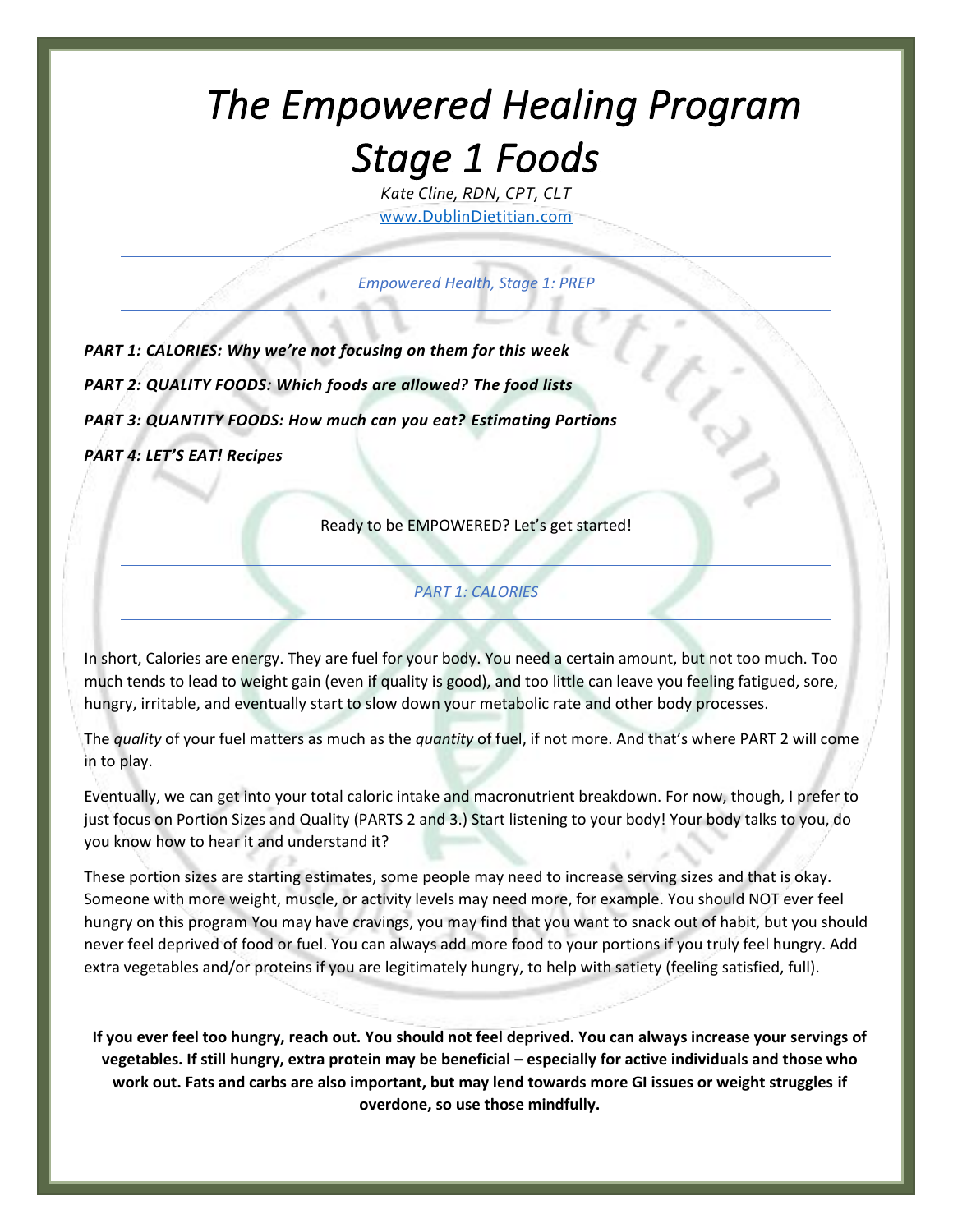#### *PART 2: QUALITY FOODS*

This part is about the QUALITY of food (type), not the QUANTITY (amount). QUALITY matters. Deeply. You are going to flood your body with vibrant nourishment, not just calories. We want top-notch fuel!

This list removes common trigger foods and inflammatory foods. While everyone has their own specific tolerances and triggers, since these are considered nearly universal inflammatory foods, they are removed for the duration of your program, and can be minimized or avoided for even longer if you find you feel better. If you know that some food does not work well with your body, you may remove it as well. You are not expected to eat every food listed here, if you do not want to.

- **No Processed Sugars or Sweeteners**
- **No Junk Foods, Fried Foods, or Heavily Processed Foods**

 $\begin{bmatrix} c_{\mathcal{S}t_{\mathcal{Y}}|c} \end{bmatrix}$ 

- **No Alcohol**
- **No Milk or Dairy (milk, cheese, cottage cheese, yogurt, or whey proteins. Eggs are okay)**
- **No Gluten** (wheat is the common source, so no crackers, pasta, breads, etc.)

**\*Note, if you are doing a 7 Day Challenge, or Full Reboot, aim to stick to this list 100% if no medical contraindications. If you are just using this as Stage One of The Empowered Healing Program or revisiting it for a sustainable eating plan, then anticipate sticking to it only 85-90% or so – wiggle room is okay. I do not expect people to be 100% perfect, 100% of the time. Be strict for a reset, then ease into a sustainable balance.**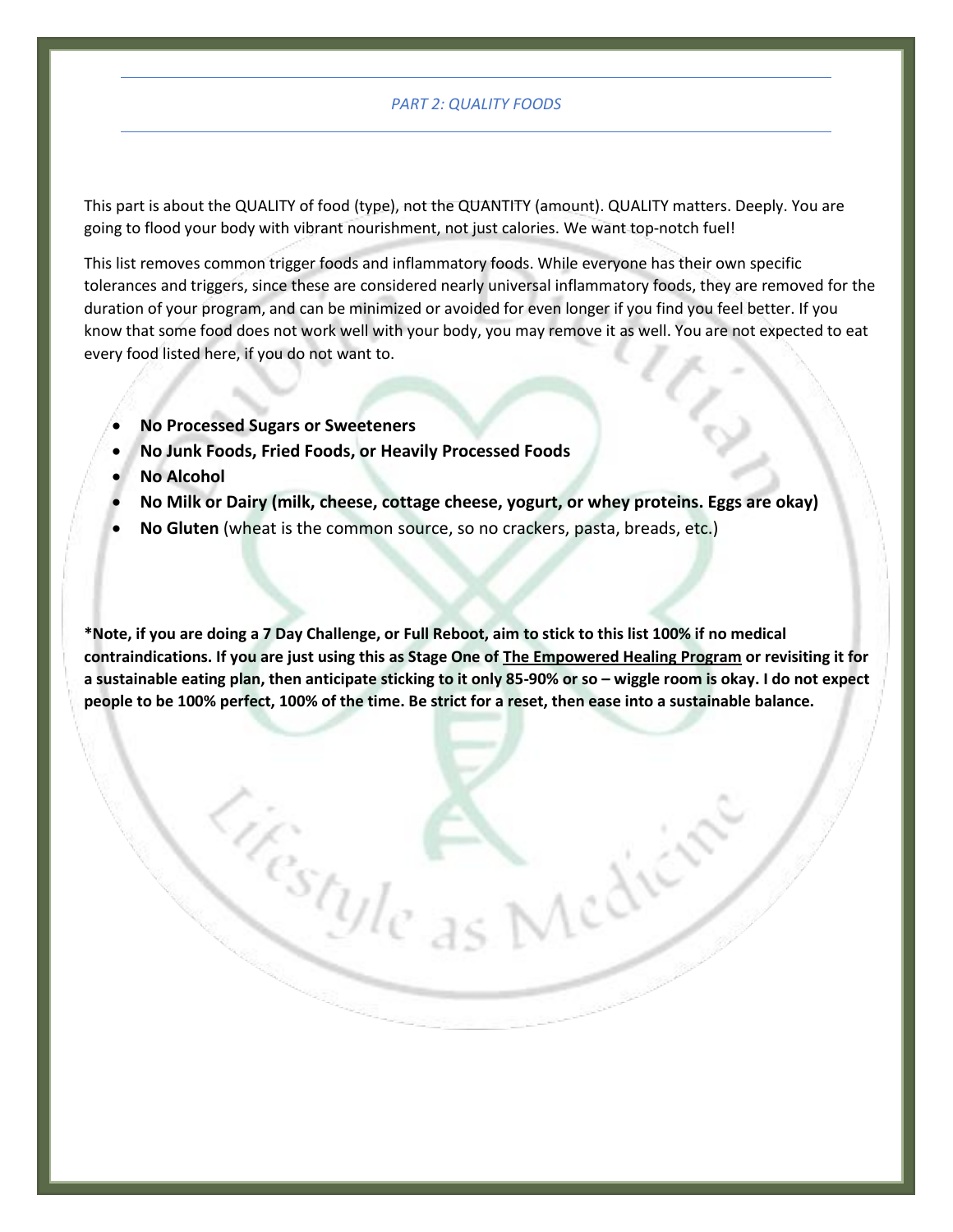### *YOUR LISTS*

# *Go for the highest quality items, as much as you can afford. Grass-fed, free-range, wild-caught, organic. It does matter.*  $\overline{\phantom{a}}$ a dhe ann ann ann ann an Sìreann ann an Sìreann ann an Sìreann an Sìrean ann an Sìrean ann an Sìrean ann an Sìr<br>Tagairte

**PROTEIN**

|                  | <b>SAFE</b>                                                                                                                                                                                                      | <b>AVOID</b>                                                                                           |
|------------------|------------------------------------------------------------------------------------------------------------------------------------------------------------------------------------------------------------------|--------------------------------------------------------------------------------------------------------|
| <b>MEATS</b>     | Bacon (preservative-free)<br><b>Bison</b><br><b>Buffalo</b><br>Grass-fed beef (steak, ground,<br>roast-all cuts encouraged)<br>Lamb<br>Pastured pork<br>Wild game                                                | Deli meats<br>Bacon with sugars or preservatives<br>Hot dogs<br>Spam                                   |
| <b>POULTRY</b>   | Eggs (free-range, organic)<br>Dark or light chicken, turkey<br>Skinless preferred<br>(If consuming the skin, definitely go for the<br>highest quality: free range, organic)                                      | Breaded, fried<br>Marinated in sugars                                                                  |
| <b>FISH</b>      | (fresh, frozen, or canned in water or olive oil)<br>Catfish<br>Cod<br>Haddock<br>Hake<br>Halibut<br>Herring<br>Mackerel<br>Perch<br>Pollock<br>Salmon<br>Sardines<br>Snapper<br>Sole<br>Tilapia<br>Trout<br>Tuna | Any fish canned in "vegetable oil"<br>Watch ingredient lists for "Avoid" oils or MSG<br>Breaded, fried |
| <b>SHELLFISH</b> | Crab<br>Lobster<br><b>Mussels</b><br>Oysters<br>Scallops<br>Shrimp                                                                                                                                               | Imitation crab meat                                                                                    |
| <b>POWDERS</b>   | Grass-fed collagen powders, can be sweetened<br>with stevia or monk fruit. My preferred are<br>Propello Life, LonoLife, or Vital Peptides.                                                                       | Those made with aspartame, sucralose, or<br>sugar alcohols<br>Whey based (dairy)                       |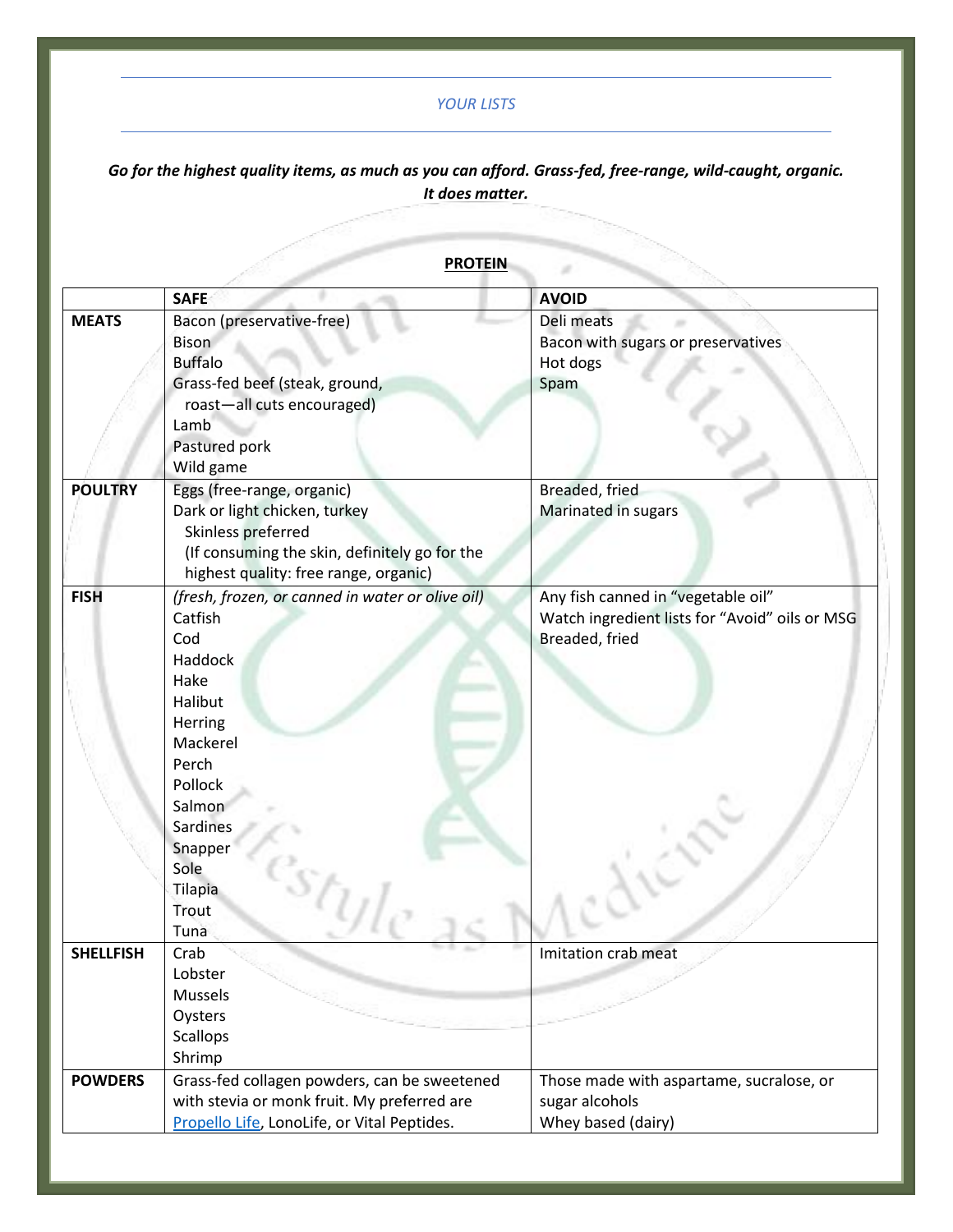| (**Usually, I would encourage removing beans       | Baked beans or beans canned with sugars or   |
|----------------------------------------------------|----------------------------------------------|
| and soy for the first 2-4 weeks of a challenge,    | additives                                    |
| due to the fact that for many people they          | Processed soy products                       |
| contribute to gas, bloat, and inflammation. So     | <b>TVP</b>                                   |
| for people willing to omit, I encourage it. But if | ** Limit processed meat replacement foods    |
| that is the strong personal preference, then       | such as "facon" and "morning star burgers"   |
| these are the options)                             | $etc$ – many are loaded with texturizing     |
| Beans (kidney, black, navy. Pinto, etc)            | additives, gluten fillers, inflammatory oils |
| Refried beans (watch other ingredients)            | and replacers to emulate mouth-feel, but     |
| Lentils, split peas                                | may not be natural choices. Always look at   |
| Edamame, Whole Tofu                                | ingredient lists.                            |
| Nattokinase                                        |                                              |
|                                                    |                                              |
|                                                    |                                              |

|                           | <b>SAFE</b>                  | <b>AVOID</b>                            |
|---------------------------|------------------------------|-----------------------------------------|
| <b>STARCHY VEGETABLES</b> | Acorn Squash                 | Beans, Hummus, Lentils unless following |
|                           | Butternut squash             | vegetarian style                        |
|                           | <b>Green Peas</b>            |                                         |
|                           | Parsnips                     |                                         |
|                           | Plantains                    |                                         |
|                           | Pumpkin                      |                                         |
|                           | Potatoes (sweet, white, red, |                                         |
|                           | orange, or purple)           |                                         |
|                           | Yams                         |                                         |
| <b>GRAINS</b>             | Amaranth                     | Barley                                  |
|                           | <b>Buckwheat</b>             | <b>Breads</b>                           |
|                           | Corn                         | Cereals                                 |
|                           | Kamut                        | Cous-Cous                               |
|                           | Millet                       | <b>Crackers</b>                         |
|                           | Rice (Brown, Wild)           | Pasta                                   |
|                           | Rice cakes                   | Rye                                     |
|                           | Oats (MUST BE CERTIFIED      | Wheat                                   |
|                           | <b>GLUTEN-FREE)</b>          | <b>ANYTHING WITH GLUTEN</b>             |
|                           | Quinoa                       |                                         |
|                           | Spelt                        |                                         |

# **STARCHES AND GRAINS ("Carbohydrates")**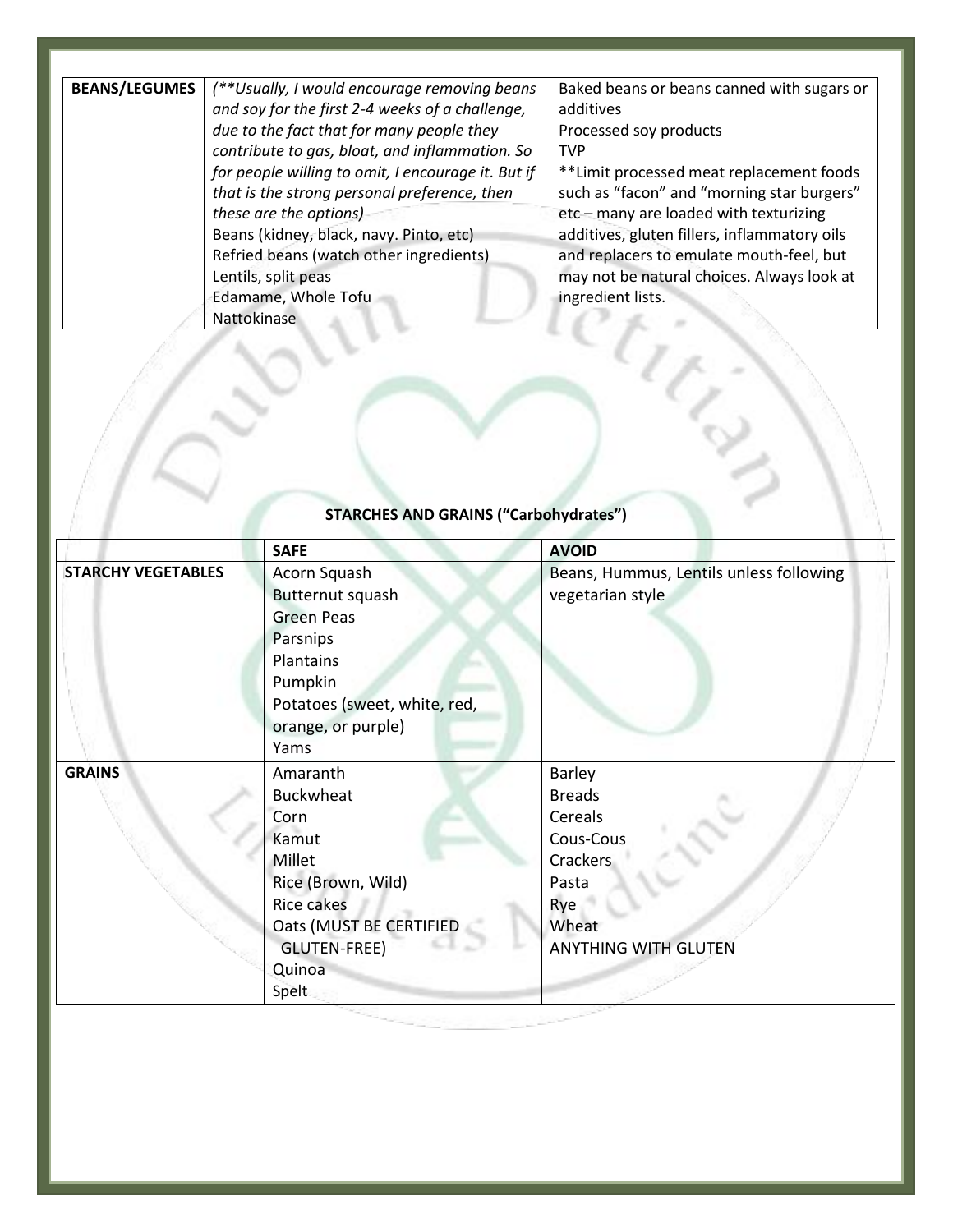### **FRUITS AND NON-STARCHY VEGETABLES (Also "Carbohydrates")**

### **All are safe, no restricted items, just watch amounts**

*Aim for a variety of colors daily! No juices.*

*\*Most important ones to get Organic*

|                                      | <b>ALL ARE SAFE! Enjoy both columns.</b>                                            |  |  |
|--------------------------------------|-------------------------------------------------------------------------------------|--|--|
|                                      | Keep fruit limited, though, as it's still high in sugar. No more than 1-3 svgs/day. |  |  |
| <b>REDS</b><br>Apples*               | Raspberries*                                                                        |  |  |
| <b>Beets</b>                         | Red Peppers*                                                                        |  |  |
| Cherries                             | Rhubarb                                                                             |  |  |
| Cranberry                            | Strawberries*                                                                       |  |  |
| Goji Berries                         | Tomatoes                                                                            |  |  |
| Onions, Red                          | Watermelon                                                                          |  |  |
| Radish                               |                                                                                     |  |  |
| <b>ORANGE/YELLOW</b><br>Apricots*    | Orange                                                                              |  |  |
| <b>Banana</b>                        | Orange Peppers*                                                                     |  |  |
| Cantaloupe                           | Peach*                                                                              |  |  |
| Carrots                              | Pineapple                                                                           |  |  |
| Lemon                                | Spaghetti squash                                                                    |  |  |
| Mango                                | Tangerine                                                                           |  |  |
| Nectarine*                           | Yellow squash                                                                       |  |  |
| Onions, yellow                       |                                                                                     |  |  |
| <b>GREENS</b><br>Apples*             | Herbs (all)                                                                         |  |  |
| Artichoke                            | Kale, curly or flat*                                                                |  |  |
| Kiwi<br>Asparagus                    |                                                                                     |  |  |
| Avocado                              | Leek (green part)                                                                   |  |  |
| Bok choy                             | Lemongrass                                                                          |  |  |
| <b>Broccoli</b>                      | Lettuce (not iceberg)*                                                              |  |  |
| <b>Brussels Sprouts</b><br>Lime      |                                                                                     |  |  |
| Celery*<br>Okra                      |                                                                                     |  |  |
| Chives                               | Parsley*                                                                            |  |  |
| Cilantro                             | Spinach*                                                                            |  |  |
| Collard greens*                      | <b>Snow Peas</b>                                                                    |  |  |
| Cucumber*                            | Swiss chard*                                                                        |  |  |
| Endive                               | Thyme                                                                               |  |  |
| <b>Green Beans</b>                   | Watercress*                                                                         |  |  |
| Green Peppers*                       | Zucchini*                                                                           |  |  |
| Green onion                          |                                                                                     |  |  |
| <b>BLUE/PURPLES</b><br>Blackberries* | Purple kale*                                                                        |  |  |
| Blueberry*                           | Rutabaga                                                                            |  |  |
| Eggplant                             | <b>Shallots</b>                                                                     |  |  |
| Grapes                               | Turnips                                                                             |  |  |
| Onions, purple                       |                                                                                     |  |  |
| <b>WHITES</b><br>Bamboo shoots       | Jicama                                                                              |  |  |
| Cauliflower                          | Mushrooms                                                                           |  |  |
| Coconut meat                         | Onions, White                                                                       |  |  |
| Daikon radish                        | Parsnips                                                                            |  |  |
| Garlic                               | Water chestnuts                                                                     |  |  |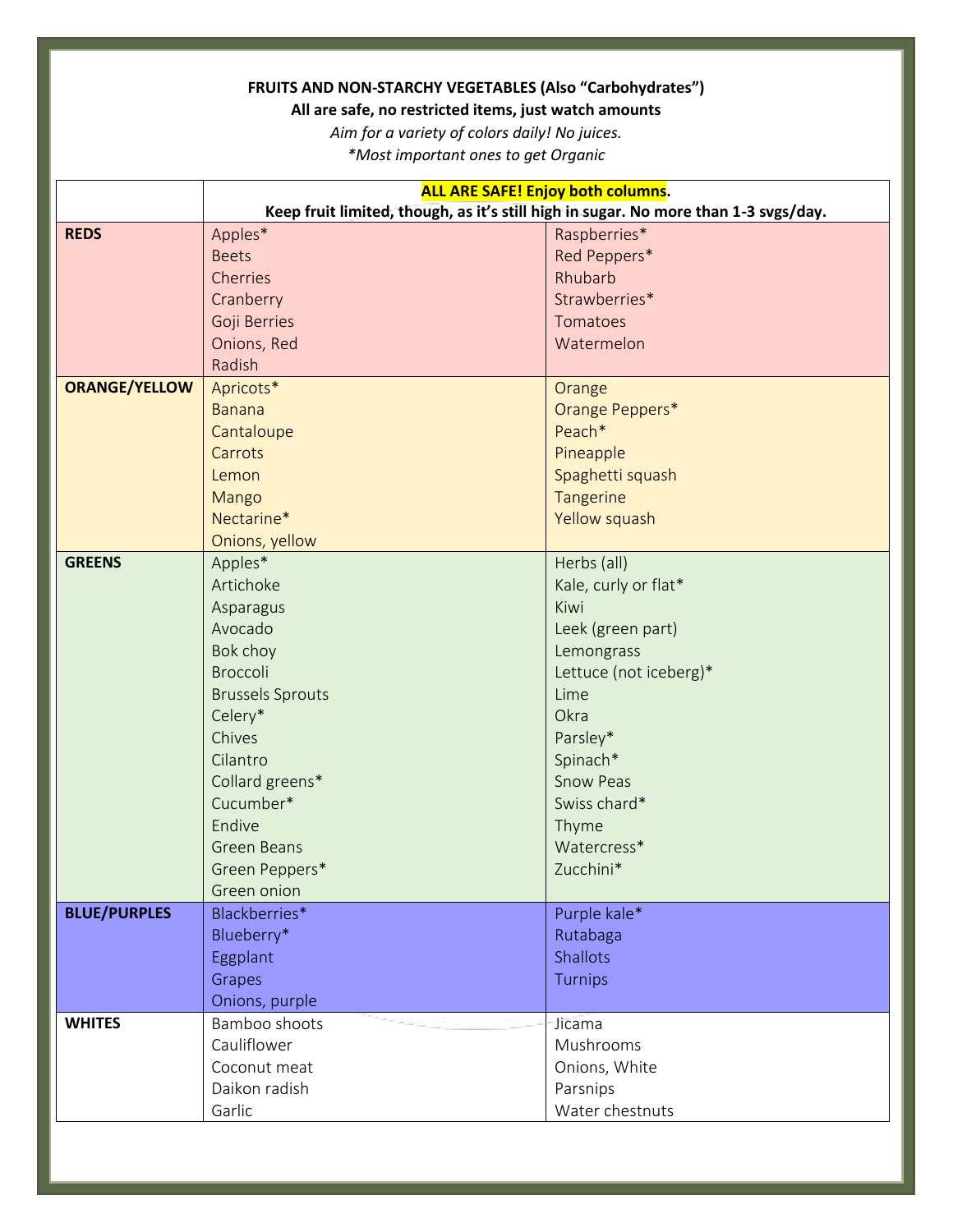### **NUTS/SEEDS/OILS ("Fats")**

*These are versatile! You can have the whole food, the nut butter, oils from some of these foods or seeds, or even nut milks (depending on additional ingredients)*

|                           | <b>SAFE</b>                                            |               | <b>AVOID</b>               |
|---------------------------|--------------------------------------------------------|---------------|----------------------------|
| <b>NUTS/SEEDS</b>         | Almonds                                                |               | Nut butters with added     |
| (and their corresponding  | <b>Brazil nuts</b>                                     |               | palm oil, sugars, etc      |
| oils, nut butters, or nut | Cashews                                                |               |                            |
| milks)                    | Chia seeds                                             |               | Nut milks with added       |
|                           | Coconut meat - fresh,                                  |               | sugars, carrageenan, etc   |
|                           | dried, floured, butter                                 |               |                            |
|                           | Flax seeds (ground best)                               |               |                            |
|                           | Hazelnuts                                              |               |                            |
|                           | Hemp seeds                                             |               |                            |
|                           | Macadamia nuts                                         |               |                            |
|                           | Peanuts                                                |               |                            |
|                           | Pistachios                                             |               |                            |
|                           | Pumpkin seeds                                          |               |                            |
|                           | Sunflower seeds                                        |               |                            |
|                           | Walnuts                                                |               |                            |
| <b>OTHER FATS</b>         | Avocado Oil (cold pressed best)                        |               | <b>Butter replacements</b> |
|                           | Butter (grass-fed, pastured best)                      |               | Canola Oil                 |
|                           | Coconut Cream                                          |               | Corn Oil                   |
|                           | Coconut Milk (check ingredients, Trader Joe's brand is |               | <b>Cottonseed Oil</b>      |
|                           | only one that's pure coconut that I've found so far)   |               | Margarine                  |
|                           | Coconut oil (unrefined best)                           |               | Palm Oil                   |
|                           | Grass-fed beef tallow                                  |               | Safflower Oil              |
|                           | Grass-fed ghee                                         |               | Soybean Oil                |
|                           | Olive Oil (cold pressed, extra virgin best)            |               | Vegetable Oil              |
|                           |                                                        |               |                            |
|                           | <b>FLAVOR ENHANCERS, MISCELLANEOUS FOODS:</b>          |               |                            |
|                           | <b>SAFE</b>                                            | <b>AVOID</b>  |                            |
| <b>HERBS, SPICES</b>      | Allspice                                               | MSG/Ajinomoto |                            |
|                           | Basil                                                  |               |                            |
|                           | Caraway                                                |               |                            |
|                           | Cardamom                                               |               |                            |
|                           | Cayenne Pepper                                         |               |                            |
|                           | Chili Powder                                           |               |                            |
|                           | Cilantro                                               |               |                            |
|                           | Cinnamon                                               |               |                            |
|                           | Cloves                                                 |               |                            |
|                           | Cocoa                                                  |               |                            |
|                           | Coriander                                              |               |                            |
|                           | Cumin                                                  |               |                            |
|                           | Curry Powders (most, check ingredients)                |               |                            |
|                           | Ginger                                                 |               |                            |
|                           | Mint                                                   |               |                            |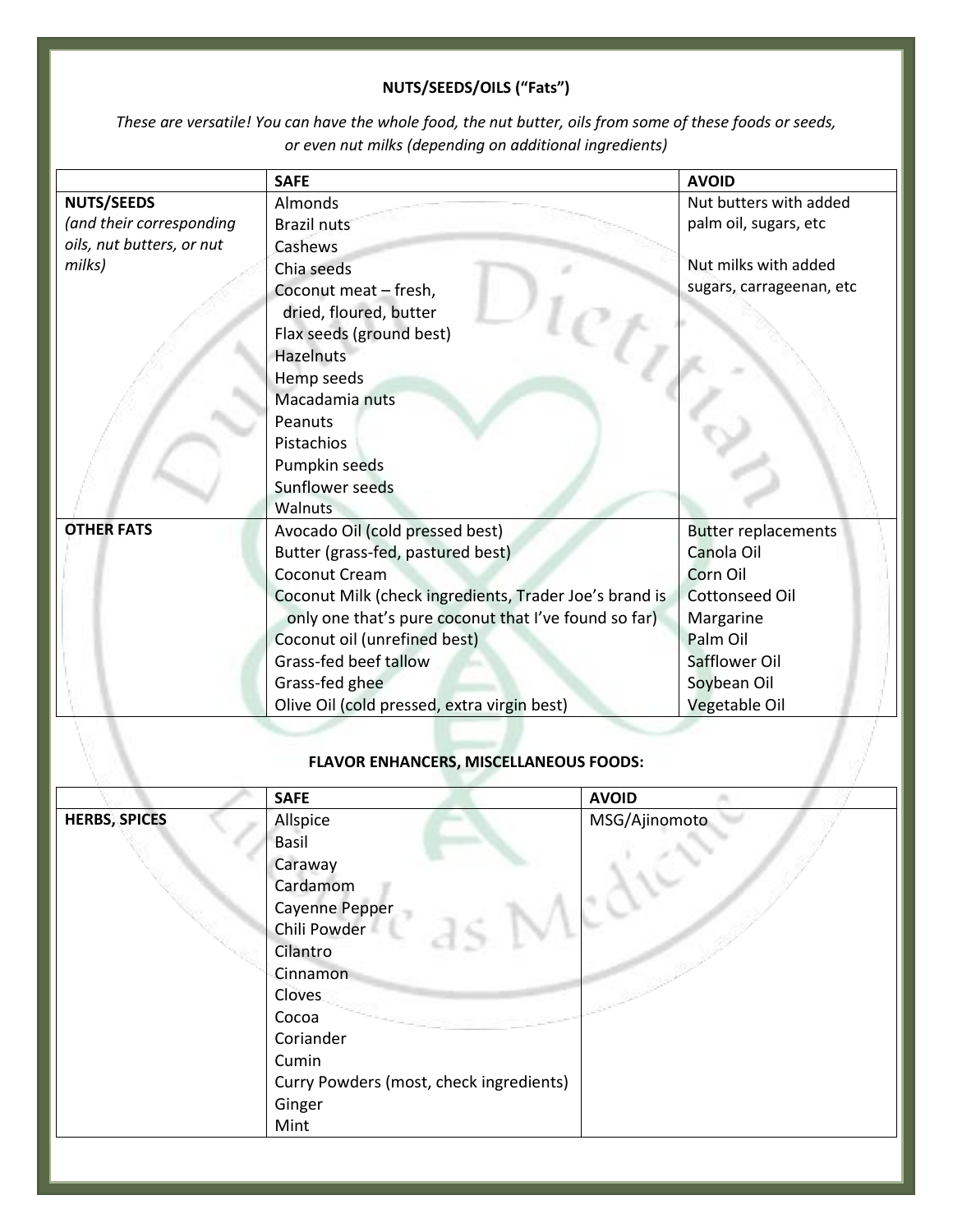|                   | Oregano<br>Paprika<br>Parsley<br>Red Pepper Flakes<br>Rosemary<br>Saffron                                                     |                                                                                                                                                                                                               |
|-------------------|-------------------------------------------------------------------------------------------------------------------------------|---------------------------------------------------------------------------------------------------------------------------------------------------------------------------------------------------------------|
|                   | Sage<br>Salt, Celtic or Himalayan<br>Star anise<br><b>Tarragon</b><br>Thyme                                                   |                                                                                                                                                                                                               |
| <b>SWEETENERS</b> | Stevia<br>Honey (1 Tbs or less)<br>Maple Syrup (1 Tbs or less)<br>Monk fruit extract                                          | Agave<br>Aspartame<br>Corn syrup<br>Fruit juice concentrate Jams or jellies<br>Saccharin<br>Sucralose<br>Sugar (table, raw, any)<br>Sugar alcohols (sorbitol, xylitol,<br>erythritol)<br>Sugar-free candy/gum |
| <b>MISC</b>       | Mustard<br>Vinegars<br>Avocado-based Mayo (Primal Kitchen,<br>for example)<br>Sugar free/sweetener free sauces may<br>be okay | Most mayonnaises<br>Ketchup<br>BBQ Sauces (usually have sugar)<br>Hot Sauces if dealing with GI issues, and<br>often these have added sugar                                                                   |

### **BEVERAGES**

*\*\*Always check ingredient lists. AVOID CARAGEENAN which is common in milk replacements\*\**

a.

| <b>SAFE</b>                                                     | <b>AVOID</b>       |
|-----------------------------------------------------------------|--------------------|
| Almond milk, unsweetened                                        | Fruit juice        |
| Bone Broth (Trader Joe's, and Kettle & Fire are my top brands)  | Beer               |
| Chamomile Tea                                                   | Wine               |
| Coconut Milk, Unsweetened                                       | Liquor             |
| Coffee (try to limit to 2 cups a day, max)                      | Instant coffee     |
| Hemp Milk, unsweetened                                          | Energy drinks      |
| Herbal Teas (unsweetened)                                       | Soft drinks        |
| <b>Homemade Broths</b>                                          | <b>Tonic Water</b> |
| Kombucha                                                        | Hot cocoa          |
| Sparkling water, plain or flavored (ensure no sweeteners added) |                    |
| Tea: green, black, rooibus                                      |                    |
|                                                                 |                    |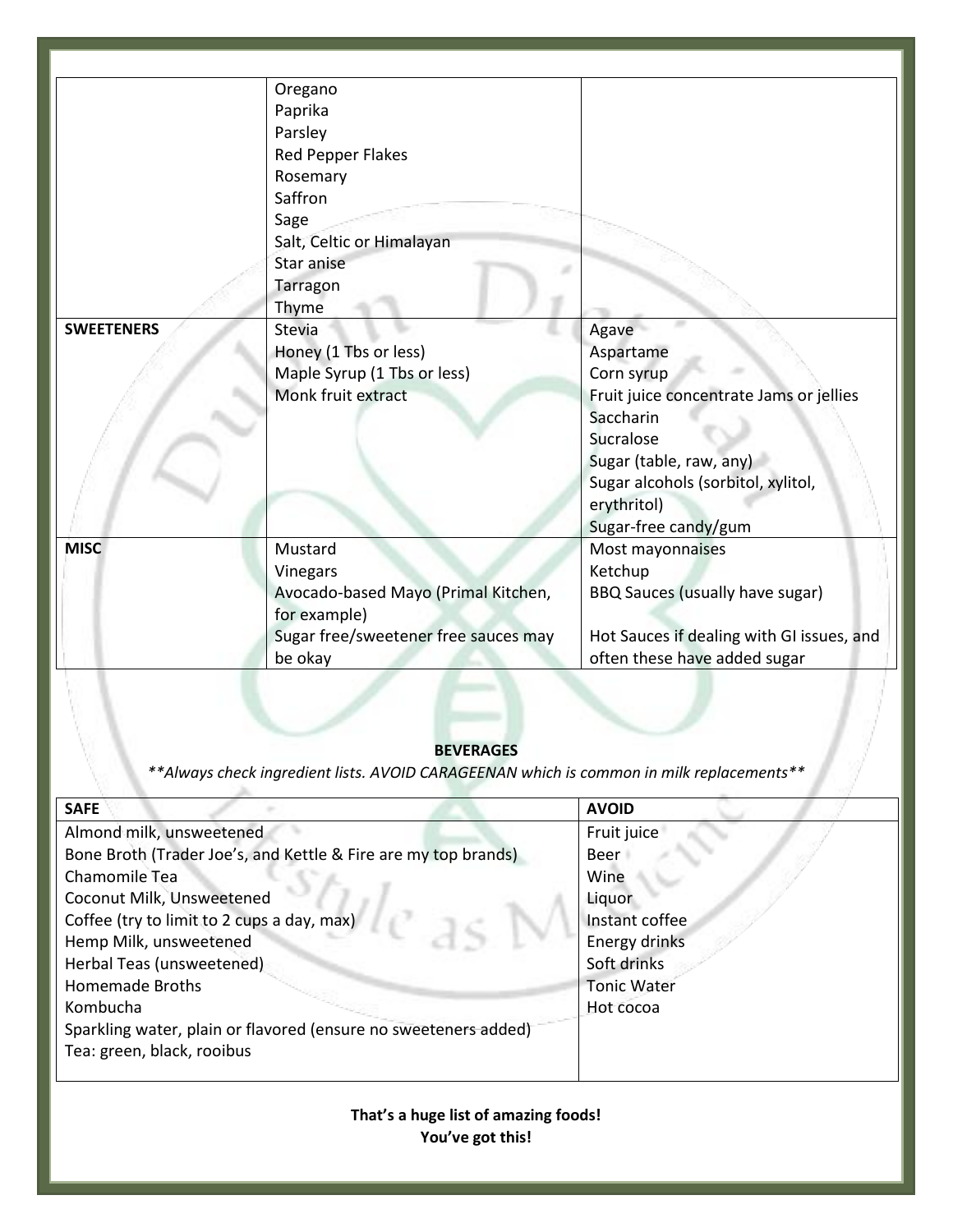#### *PART 3: HOW MUCH? Meal Structure*

**DAILY NUTRITION – Follow these serving sizes below for each meal. Breakfast, lunch, and dinner, along with 2 small snacks in between (optional). Remember, you should not feel deprived. You can always increase your servings of vegetables. If still hungry, extra protein can be beneficial – especially for active individuals and those who work out.**

## 1 X PALM OF PROTEIN (2 if very active)

Protein is going to help build muscle and keep your fuller for longer. You want to be consuming a palm sized portion of cooked protein with every meal. For breakfast, you can have eggs, collagen protein, or make your own sausage patties!

# 2 X FIST OF VEGETABLES

Vegetables are going to provide you with those much needed vitamin and minerals but they are also going to keep you fuller for longer as they are a low calorie / high volume food source. Eat a rainbow of veggies.

## **1 X CUPPED HAND OF CARBOHYDRATES**

Carbohydrates get a bad rep but they aid training performance and recovery, and are a powerful sleep promoter. One serving is a cupped hand of cooked carbohydrate. This does not give you permission to pill your carb source sky high.

## **1 X THUMB OF FATS**

Fats are essential for optimal hormone function but are also very caloric per a gram, so you need to be careful. When it comes to using fats ensure you are having around a thumb size portions. Avocado and olive oils are good; real butter for high heat cooking

# **1-2 X 100 CALORIE SNACKS**

In between your 3 main meals you're welcome to have a low calorie snack. Stick to whole food as per the shopping list below. An apple, orange, or small banana is a great choice. 102 of almonds, walnuts, or 1/4 an avocado are also good.

# 16oz OF WATER EACH MEAL

Start your day with water. Also drink 2 cups of water before you begin your meal. This is going to help fill you up and reduce your tendency to over eat.









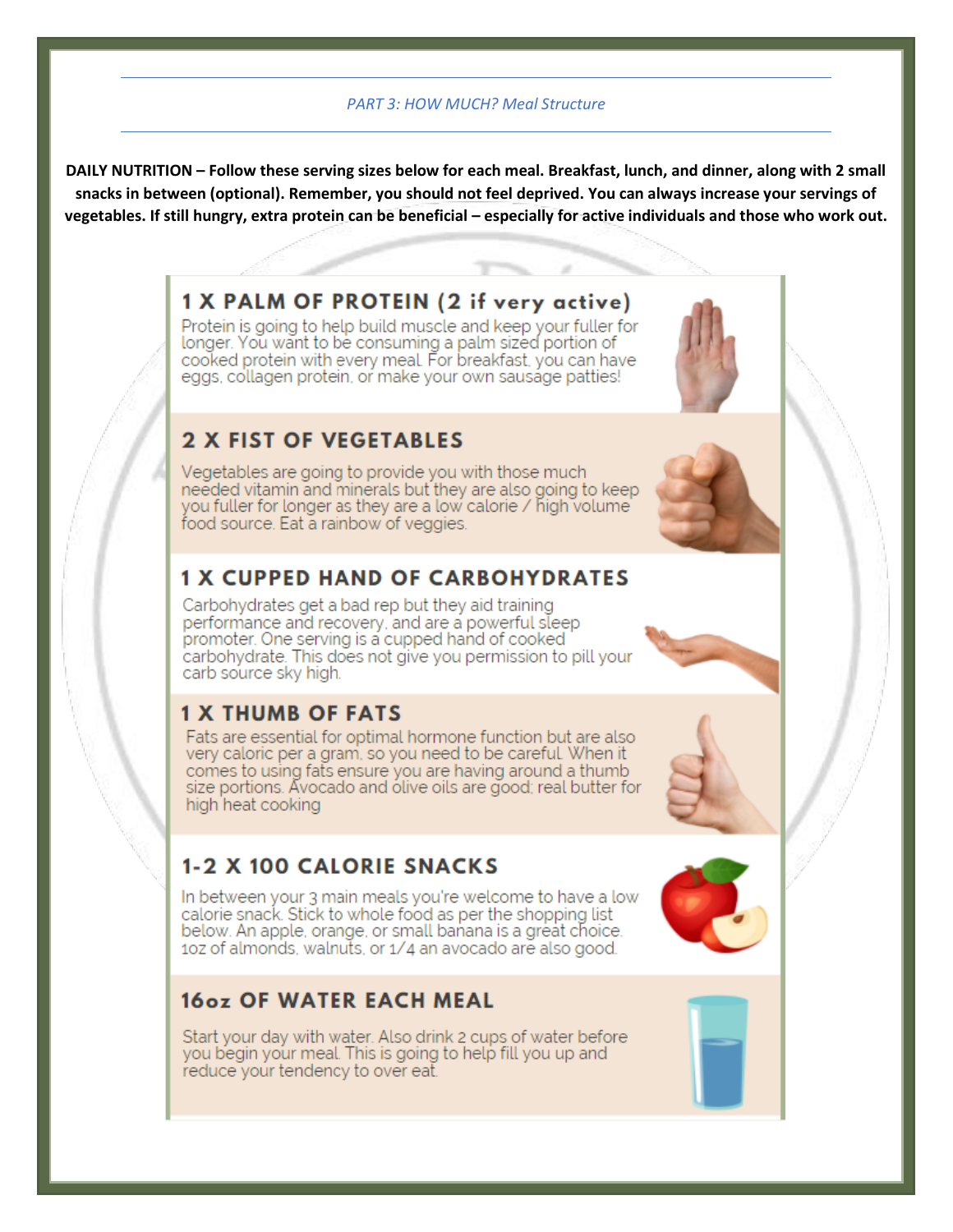### *PART 4: RECIPE IDEAS*

### BREAKFAST BASICS

### *Sweet Potato "Toast":*

- *1. Slice a sweet potato about ½ inch thick, lengthwise so it is like a slab or "bread."*
- *2. Toast till somewhat soft and golden edged*
- *3. Top with your choice of:*
	- *a. Spread (ghee, grass-fed butter, olive oil, coconut oil)*
	- *b. Protein Power (bacon, sliced chicken or turkey, ground beef, etc)*
	- *c. Produce Boost (bananas oddly enough!, pineapple)*
	- *d. Flavor Sprinkle (cinnamon, nutmeg, clove, allspice, etc)*

### *Breakfast Hash: (1 serving, can easily batch prep though and save leftovers)*

- *1. Heat 1 Tbs butter or oil in pan (avocado, coconut, ghee, etc)*
- *2. Half-Brown ground meat in the pan, rest will cook with veggies (beef, chicken, pork, turkey, bison)*
- *3. Sautee 2 cups of veggies until tender (Carrots, chives, green onions, spinach, squash, zucchini, kale, pumpkin)*
- *4. Boost with small fist-size of starches if desired (sweet potato, squash, plantain)*
- *5. Flavor Sprinkle (salt, pepper, basil, sage, thyme, oregano, cilantro, rosemary)*
- *6. Ensure all is cooked appropriately. Enjoy!*

#### *Breakfast Smoothie:*

- *1. Base of water or unsweetened coconut milk*
- *2. 1-2 fruits of choice*
- *3. 1-2 handfuls of raw spinach*
- *4. Boost with approved protein powder*
- *5. Can enhance with mint, cinnamon, spices, ginger, vanilla beans*

### *Herbed Breakfast Patties (4 patties)*

- *1. Mix 1 lbs ground meat (beef, chicken, turkey) with 1 tsp each: salt, sage, thyme, rosemary; and ½ tsp cinnamon*
- *2. Form into 4 patties*
- *3. Melt coconut oil or ghee in skillet over medium high heat*
- *4. Cook patties 5-10 minutes per side until fully cooked*

# SNACK IDE

1-2 snacks daily, each roughly 100 calories. Possibly more for highly active individuals.

### Examples:

- Apple or rice cake with almond butter
- 2 hard boiled eggs with a little salt and pepper
- Veggie sticks with avocado-based mayo
- Half an avocado with garlic powder
- Small handful of nuts
- 3 cups popcorn popped in coconut oil